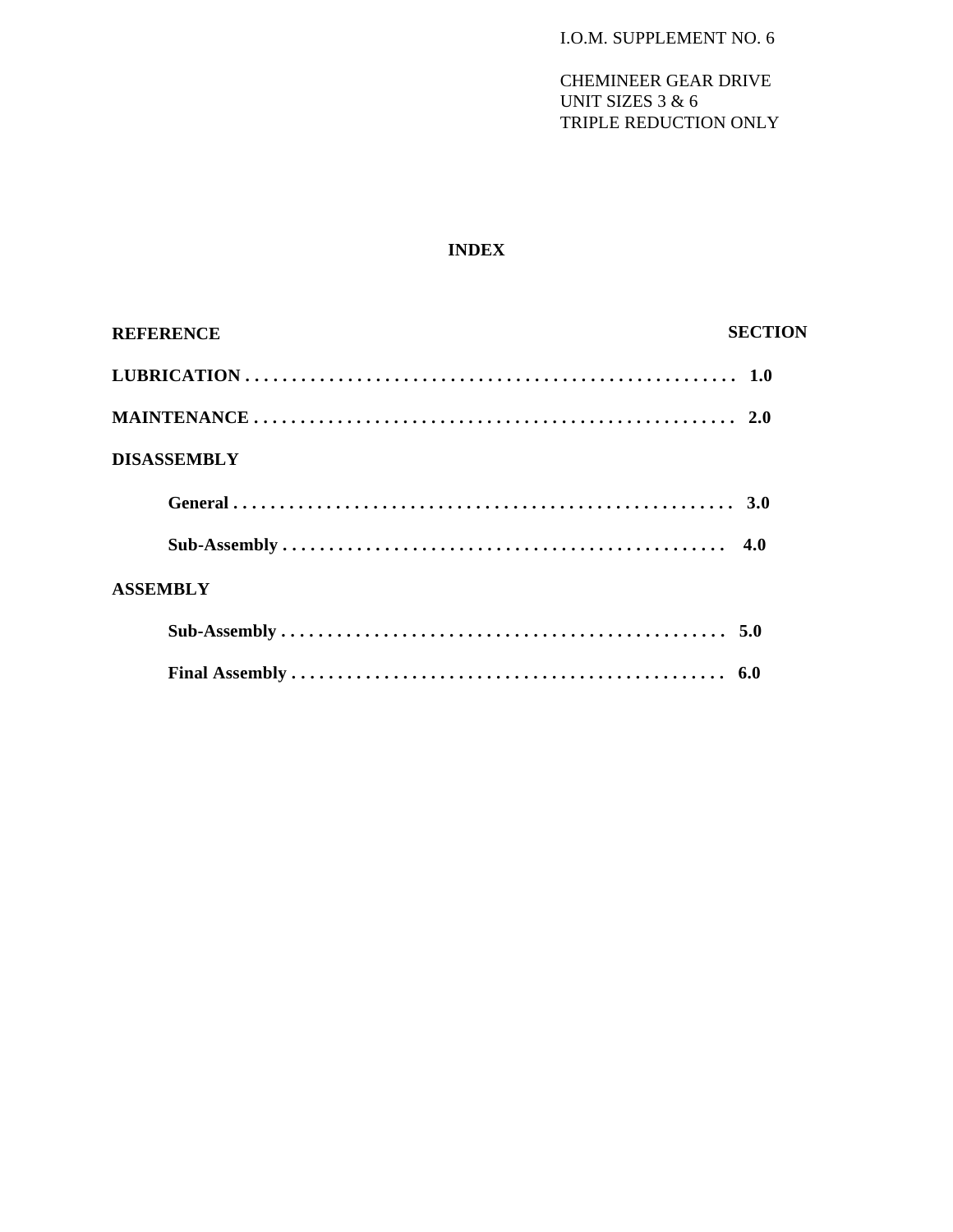This manual supplement contains lubrication and maintenance information specific to the Units Sizes 3 & 6 Triple Reduction Gear Drive. Refer to the Agitator Installation, Operation and Maintenance Manual for complete agitator instructions.

# **1.0 LUBRICATION (See Figure 9)**

### **THE GEAR CASE HAS BEEN DRAINED OF OIL FOR SHIPPING.**

- 1.1 Fill the gear case with a good quality, straight mineral petroleum base gear oil. See Agitator Manual for a list of satisfactory oils. These lists are presented as a guide only; equivalent oils by other manufacturers may be used. Always use new oil. Always be sure that the lubricant being put into the gear case is free of dirt, metal particles, dilution and other contaminants. If there is any doubt about contaminants in the oil, insert a strainer in the filling funnel.
- 1.2 In cases where the gear teeth have been abused by overloading, use of improper lubricant, shock loading, elevated temperature, etc., the use of an E.P. oil can prolong the life of the drive. Choose an E.P. oil with equivalent viscosity to the straight gear oil recommendations.
- 1.3 Remove Fill Plug [281] and Shipping Plug [280]. Pour one (1) quart (1 liter) of oil through fill port [281]. Add required oil quantity through Breather [280] port. Fill to bottom of level plug [285]. *DO NOT OVERFILL.*

APPROXIMATE OIL CAPACITY

Case 3 - 3.75 gal. U.S. (14 Liters) Case 6 - 13.25 gal. U.S. (50 Liters)

Install Breather [280] and fill plug [281].

1.4 Drain and refill gear case after first week of operation and every 2500 hours of operation (approximately 6 months), thereafter. If surrounding air is extremely contaminated or moisture laden, more frequent oil changes are advisable. Major lubricant suppliers can test oil and recommend oil change intervals based upon the condition of the oil. This is the most economical approach to establishing oil change intervals.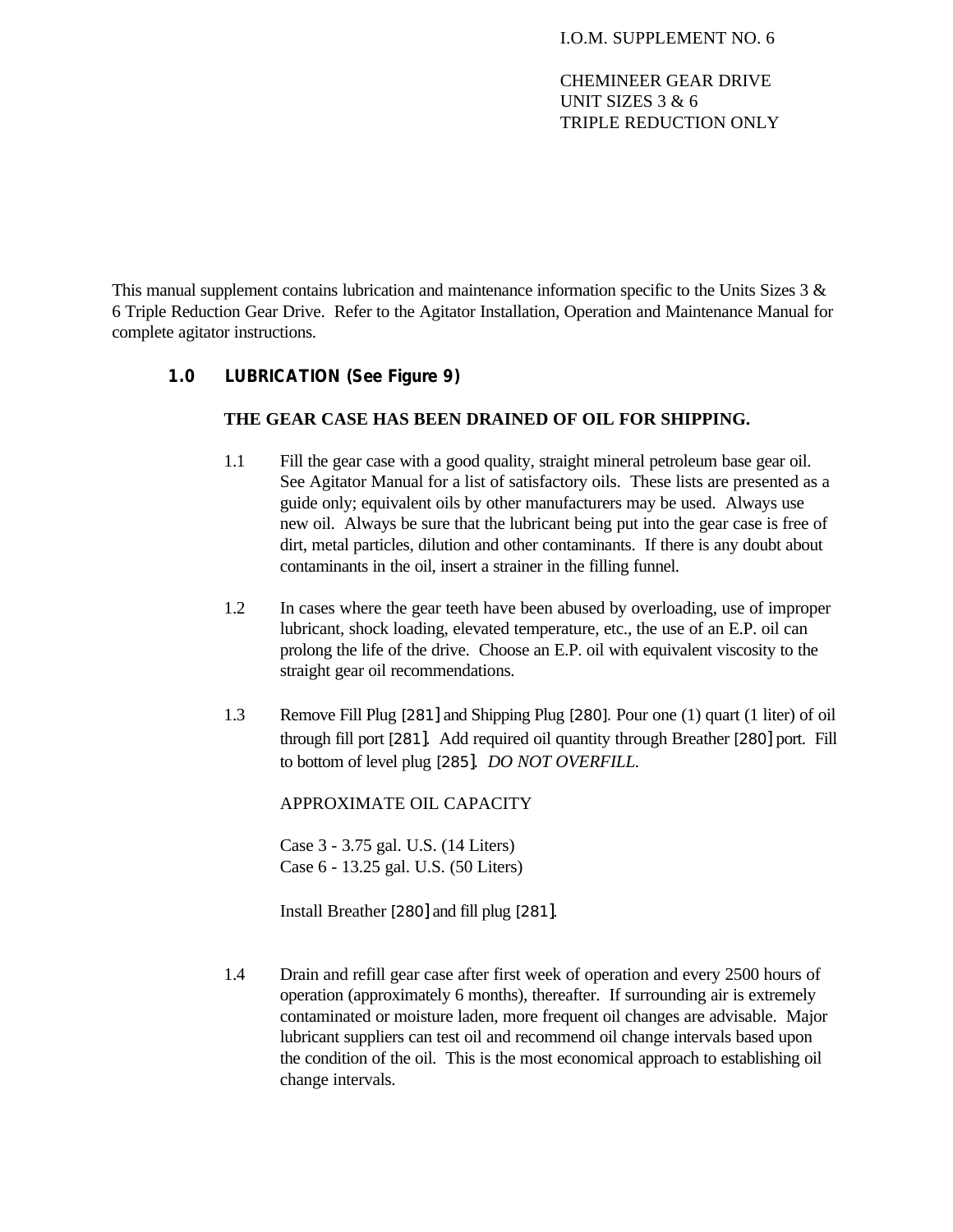- 1.5 The Low-Speed Shaft Bearings [241] and [255] are grease lubricated. The bearings are packed with grease prior to shipment from the factory. However, they will require additional grease every three (3) to four (4) months. Use high quality Lithium-base grease of No. 2 consistency. See the Agitator Manual for a list of satisfactory greases. Those listed should be regarded as typical rather than specific recommendations.
- 1.6 Re-grease Bearing [241] by removing vented relief Plug [289] and pumping grease into Grease Fitting [288] until new grease appears at the relief hole. Grease capacity is:
- 1.7 Re-grease Bearing [255] by pumping grease into Grease Fitting [288]. Add approximately twice the grease as required at Bearing [241]. Grease capacity is:
- 1.8 Rotating the low-speed shaft slowly while adding grease will evenly distribute the new grease within the bearing.

# **2.0 MAINTENANCE (See Figure 9)**

- 2.1 The Chemineer HT Drive is a precision spiral bevel/helical gear unit. The care of the gear unit is an important operational function which should be given every reasonable attention to assure long, efficient service life.
- 2.2 During initial operation, the unit should be checked often for abnormal temperature, oil leaks, noise, vibration, etc. in the event of any start-up difficulties, the unit should be shut down immediately. Review the Trouble-Shooting Section of the Agitator Manual. If no solution is obvious, contact your local Chemineer Representative, or the Home Office for assistance.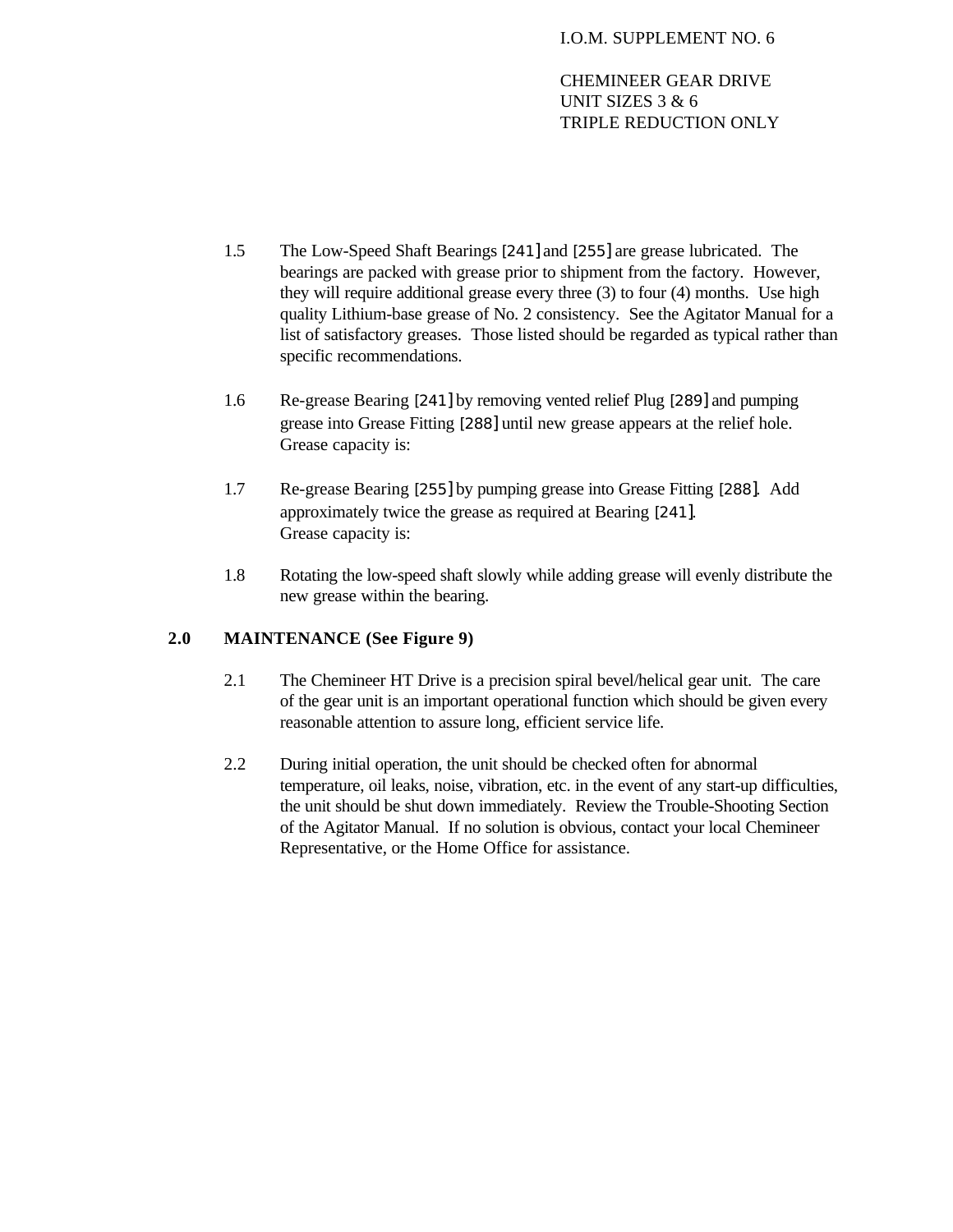- 2.3 Other than periodic lubrication, no routine operational gear drive maintenance is required. In order to assure the longest life of your drive, annual shut-downs which can correspond with plant shutdowns should be planned. Gear tooth wear pattern, shaft/bearing end play, bolting and condition of all seals should be checked. Worn parts should be replaced and any areas of general concern should be brought to the attention of your local Chemineer Representative.
- 2.4 Chemineer has complete facilities and parts available to overhaul your HT Drive. A reducer exchange program is also available. Contact your local Chemineer Representative or the Home Office.
- 2.5 In the event that repair is done in the field, the following assembly and disassembly instructions should be observed.

# **3.0 DISASSEMBLY (See Figure 9)**

- 3.1 Clean external surfaces and drain oil by removing Drain Plugs [284 or 287].
- 3.2 Remove Input Housing assembly [335, and 336 thru 347].
- 3.3 Remove Change Gear Cover [276] and Gasket [277].
- 3.4 Remove Change Pinion Locknut [217] and washer [216].
- 3.5 Remove Change Pinion [215]. All change pinions are spline-mounted.
- 3.6 Remove Change Gear bolt, Lockwasher and Washer [218, 219, 220.
- 3.7 Remove Change Gear [221]. All change gears are taper hub mounted and will require a gear puller for removal.
- 3.8 Remove spiral bevel pinion cartridge assembly [224 thru 228, 230, 236]. Keep shim set [236] intact for reference at assembly.
- 3.9 Press Cross-Over Shaft Assembly [349, 348, 208, 210 and 212] out of Bearing Cone [213] through input end of housing.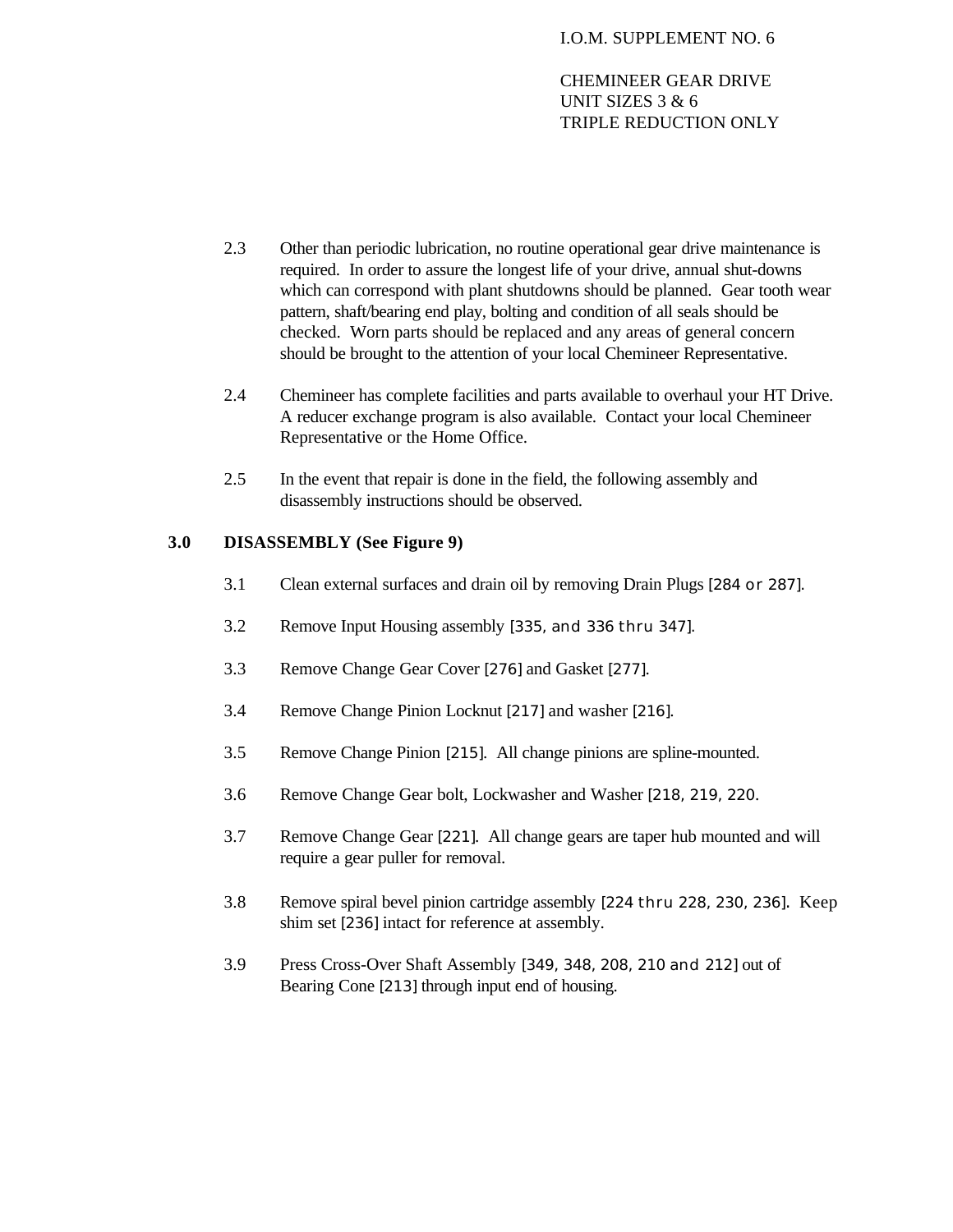- 3.10 Remove Bearing Cups [210 and 213].
- 3.11 Remove Bearing Cap [240], including Bearing Cup [241] and Shim Set [243].
- 3.12 Install eyebolt and lift Output Shaft Assembly [248], [247] and [253], including Bearing Cones [241] and [255], out of housing.
- 3.13 Remove Lower Bearing Cap [257] and Shim Set [259]. Keep Shim Set [259] intact for reference at assembly.
- 3.14 Remove Bearing Cup [255].

The gear unit is now disassembled into major sub-assemblies; i.e., input housing, cross-over shaft, spiral bevel pinion cartridge, output shaft and bearing caps.

## **4.0 DISASSEMBLY OF SUB-ASSEMBLIES**

#### **4.1 Cross-Over Shaft**

- 4.1.1 Remove gear bolt, lockwasher, flat washer [349] and press off gear [348].
- 4.1.2 Loosen setscrew(s) in locknut [208] two turns. Disengage keyed lockwasher [209] (case 6 only). Remove Locknut [208] with Lockwasher.

NOTE (case 6 only): The locknut is retained with a setscrew. Remove setscrew and drill out the tapped hole. Drill just deep enough to spot the shaft with the drill point. This will allow for removal of the locknut without damaging shaft threads.

4.13 Press off Bearing Cone [210].

### **4.2 Spiral Bevel Pinion Cartridge**

4.2.1 Remove setscrew from locknut [226]. Disengage keyed lockwasher [225]. Remove locknut [224].

NOTE: The locknut is retained with a setscrew. Remove setscrew and drill out the tapped hole. Drill just deep enough to spot the shaft with the drill point. This will allow removal of the locknut without damaging shaft threads.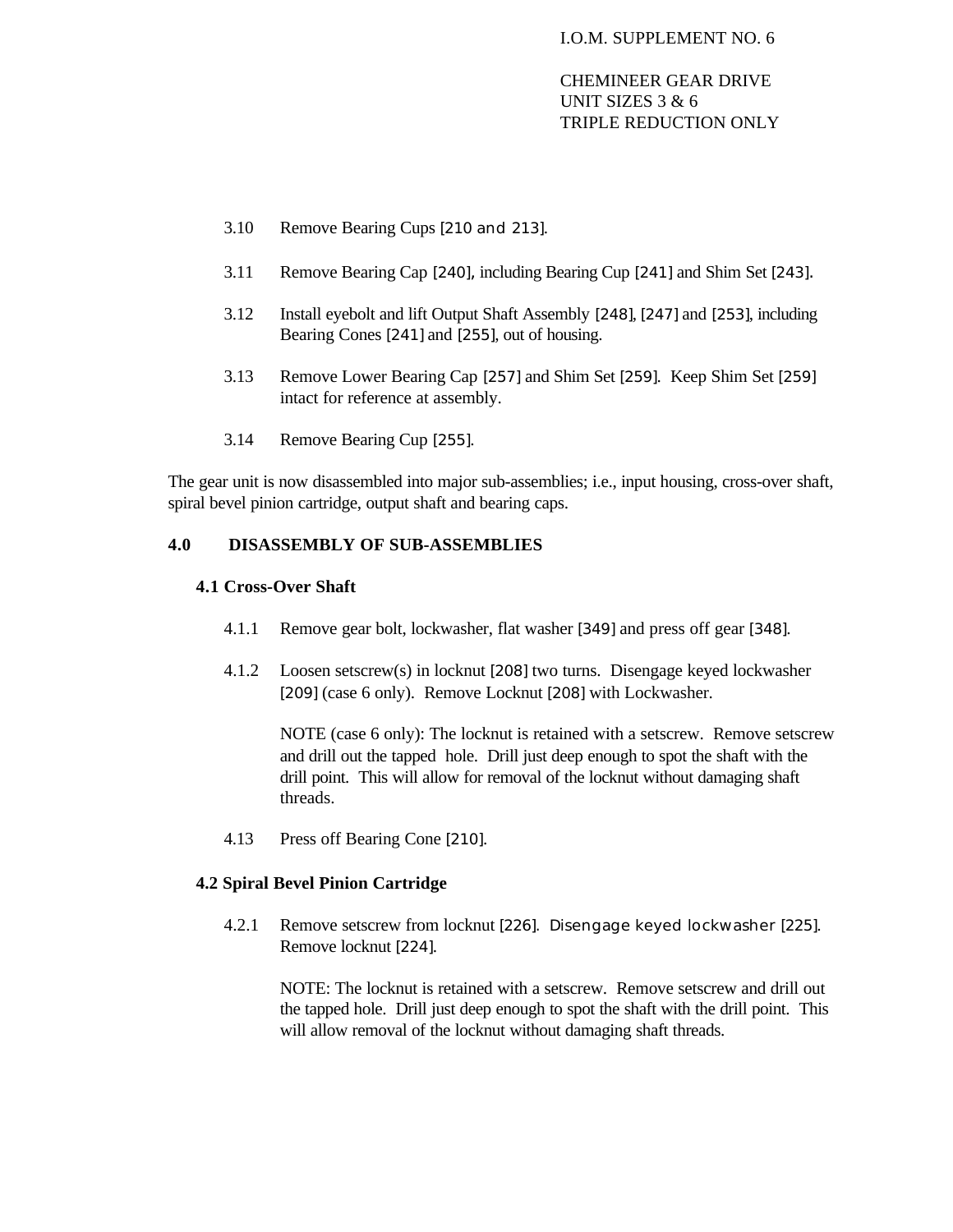- 4.2.2 Press Pinion Shaft [230], including Bearing Cup [228] out of Bearing [226].
- 4.2.3 Press Bearing Cone [228] off pinion shaft.
- 4.2.4 Pull Bearing Cups [226 and 228] out of cartridge (see 4.4.1).

# **4.3 Output Shaft**

- 4.3.1 Remove gear mounting bolts, press Gear [248] off shaft.
- 4.3.2 Press grease Retainer [253] (case 6 only ) and/or Bearing Cone [241] off shaft.
- 4.3.3 Remove V-ring [258] (case 3 only) and press Bearing Cone [255] off Shaft.

# **4.4 Bearing Caps**

4.4.1 Pull Bearing Cup [241] out of Bearing Cup.

NOTE: Cups mounted in caps are press-fit and can be difficult to remove with commercial bearing puller. Removal can be facilitated by arc welding a 1/8" weld bead completely around the cup in the center of the roller race. Upon cooling, the cup will shrink, making removal easy. Be sure to protect adjacent surfaces from weld spatter.

# **4.5 Input Housing**.

- 4.5.1 Remove Pinion Locknut [347] and Spacer [346]. Remove Pinion [345]. The pinon is spline-mounted.
- 4.5.2 Remove High Speed Bearing Cap [337] including V-ring [338], Gasket [339] and cap cover [336].
- 4.5.3 Press high Speed Shaft assembly out of Bearing cone [344] through the input end of housing.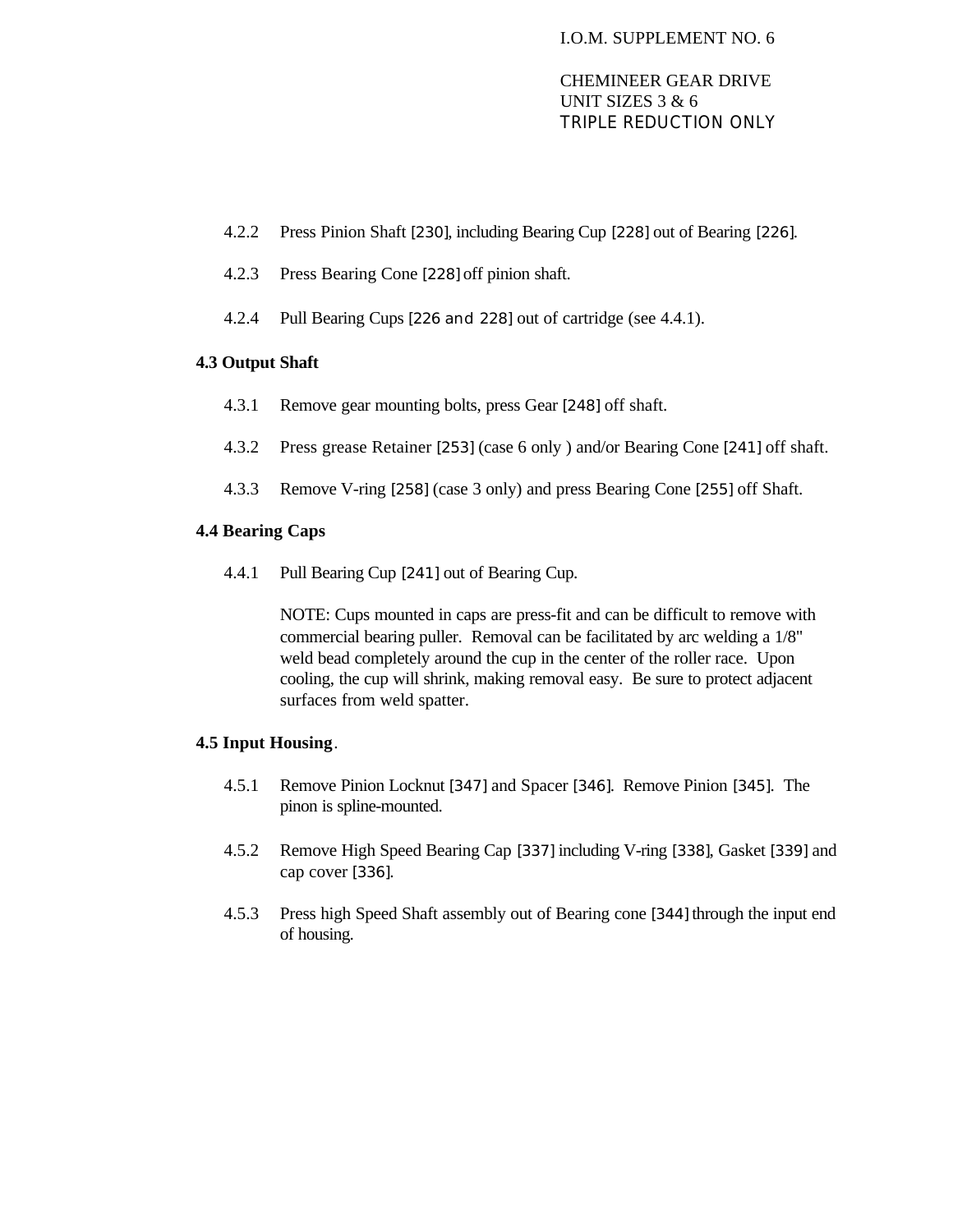- 4.5.4 Loosen setscrews in locknut [341] two turns. Remove Locknut [341].
- 4.5.5 Press off Bearing Cone [342].
- 4.5.6 Pull Bearing Cups [342 and 344] out of housing (see 4.4.1).

The gear unit is fully disassembled. Clean all parts and inspect for wear.

## **5.0 ASSEMBLY of SUB-ASSEMBIES**

- 5.1 NOTE: At anytime when the gear unit is fully disassembled, it is recommended that all bearing, bearing lockwashers, locknuts, lip seals and gaskets be replaced with new parts. When replacing gears and bearings it's not recommended that a new part be installed with an old part; i.e., replace bearing cup and cone; replace gears in pairs. Spiral bevel gears must always be replaced in matched sets.
- 5.2 Grease retainer [253] (case 6 only) and all bearing cones are mounted with interference fits.
- 5.3 The recommended assembly procedure requires the heating of the above mentioned parts. *Do not apply direct flame. Heat bearings in oven or oil bath. Do not allow parts to touch bottom or sides of oven or oil bath.*
- 5.4 Lip Seals; clean cap bore, coat O.D. of lip seal with Permatex #2 or equivalent. Install seal with the spring facing bearing.
- 5.5 Bearings; heat bearing cones and press onto shafts. Hold bearing cones against shaft shoulder while bearing cools. Bearings must be seated against shaft shoulder. Check with feeler gage.

Press bearing cups into housings cold. Cup must be firmly seated against shoulder. Check with feeler gage.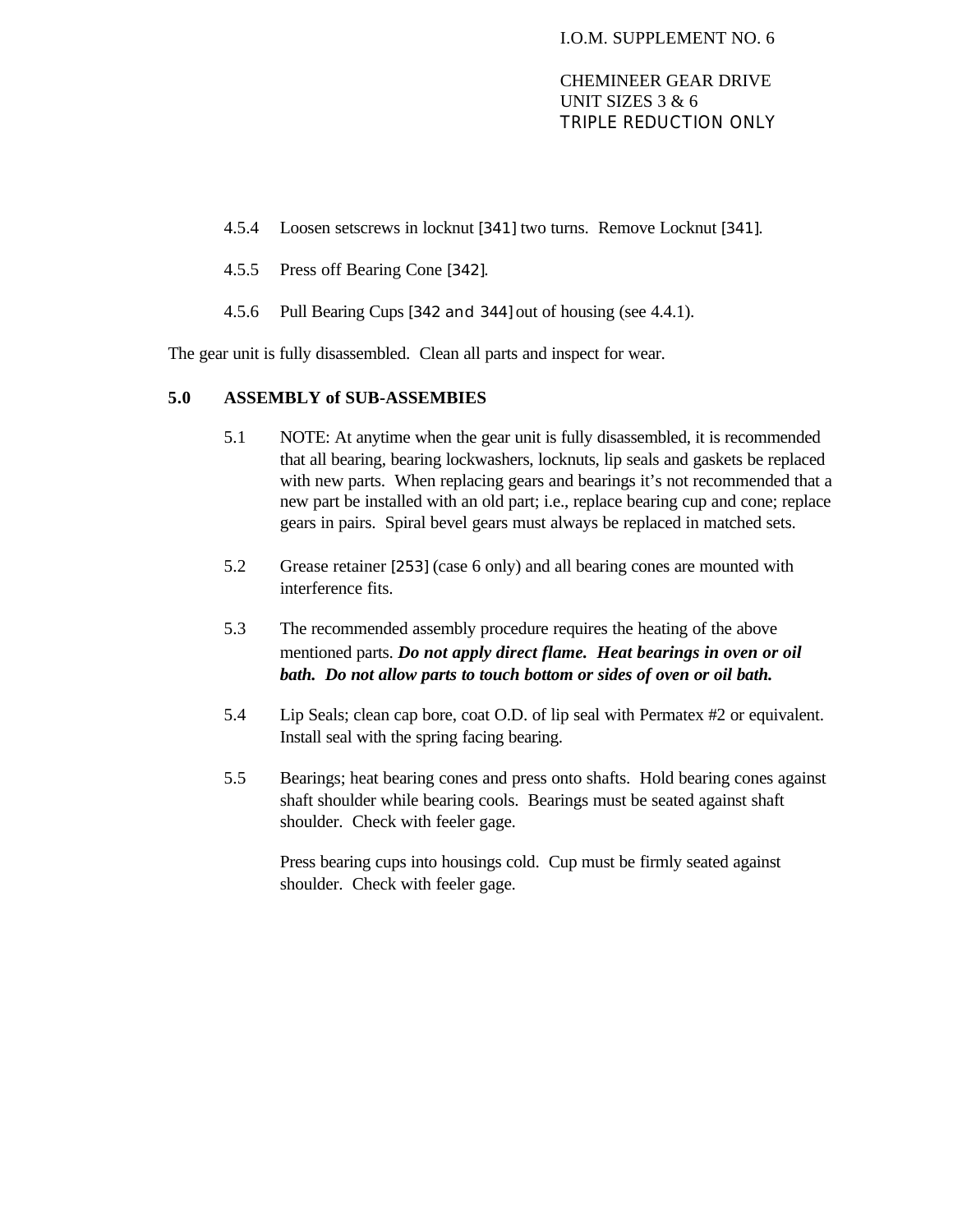## **5.6 Spiral Bevel Pinion Cartridge**

- 5.6.1 Press Bearing Cups [226 and 228] into Housing [227].
- 5.6.2 Heat and press Bearing Cone [228] onto Pinion Shaft [230].
- 5.6.3 Allow bearing to cool.
- 5.6.4 Insert pinion shaft into cartridge housing. Heat bearing Cone [226] and press onto pinion shaft until cartridge housing shows slight restraint to turning by hand.
- 5.6.5 While Bearing Cone [226] is cooling, place the cartridge assembly in a large bench vise, clamping on the cartridge flange.
- 5.6.6 Install Locknut [224] and keyed lockwasher [225]. Locknut is furnished with a setscrew for locking locknut to the shaft after making final adjustments.
- 5.6.7 Spray Bearings [226 and 228] and Locknut [224] with light machine oil, tighten locknut against bearing cone face.
- 5.6.8 Install bolt [218] and tighten securely. Apply torque wrench and measure turning torque while rotating the shaft at approximately 3 RPM.
- 5.6.9 Increase turning torque by tightening Locknut [224]. To decrease torque, loosen locknut and drive the pinion shaft axially (using a rawhide mallet). Turn shaft one complete revolution between adjustments. Adjust torque to: (cold)

Case 3 - 5.5 to 6.5 inch-pounds Case 6 - 8 to 9 inch-pounds

5.6.10 Tighten locknut setscrew. Engage keyed lockwasher.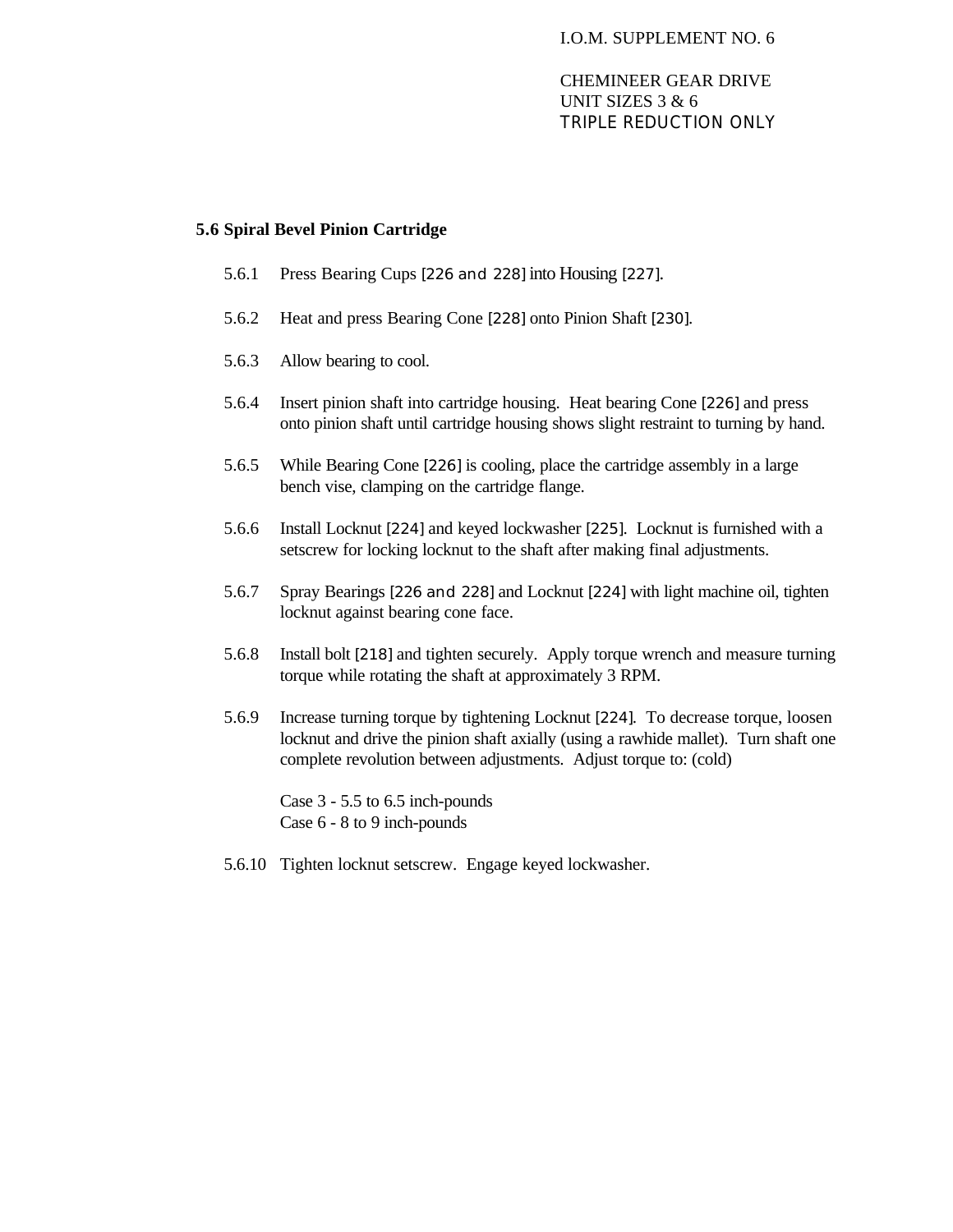### **5.7 Low-Speed Shaft**

- 5.7.1 Heat Bearing Cone [255] and press onto Output Shaft [247].
- 5.7.2 Install Gear [248] on output shaft. Tighten bolts to:

Case 3 - 30 foot-pounds dry, 17 foot-pounds lubricated Case 6 - 90 foot-pounds dry, 50 foot-pounds lubricated

- 5.7.3 Heat Grease Retainer [253] and press onto output shaft (Case 6 only).
- 5.7.4 Heat Bearing Cone [241] and press onto output shaft.
- 5.7.5 Install O-ring0 [254] and V-ring [258] (Case 3 only). The V-ring lip is to face away from the bearing.

#### **5.8 Input Housing**

- 5.8.1 Heat Bearing Cone [344] and press on High Speed Input Shaft [343].
- 5.8.2 Install Pinion [345], Spacer [346]and Locknut [347]. Torque Locknut to 35 footpounds. Allow Bearing to cool.
- 5.8.3 Press Bearing Cups [342 and 344] into Input Housing [335].
- 5.8.4 Insert High Speed Input shaft into input housing. Heat bearing cone [342] and press onto input shaft until shaft shows slight restraint to turning by hand.
- 5.8.5 While bearing cone is cooling, install Locknut [341].

NOTE: Locknut is furnished with setscrews for locking locknut to the shaft after making final adjustments.

Spray locknut and bearings with light machine oil. Tighten locknut against bearing cone face.

5.8.6 Apply torque wrench to Locknut [347] and measure turning torque while rotating the input shaft at approximately 3 RPM.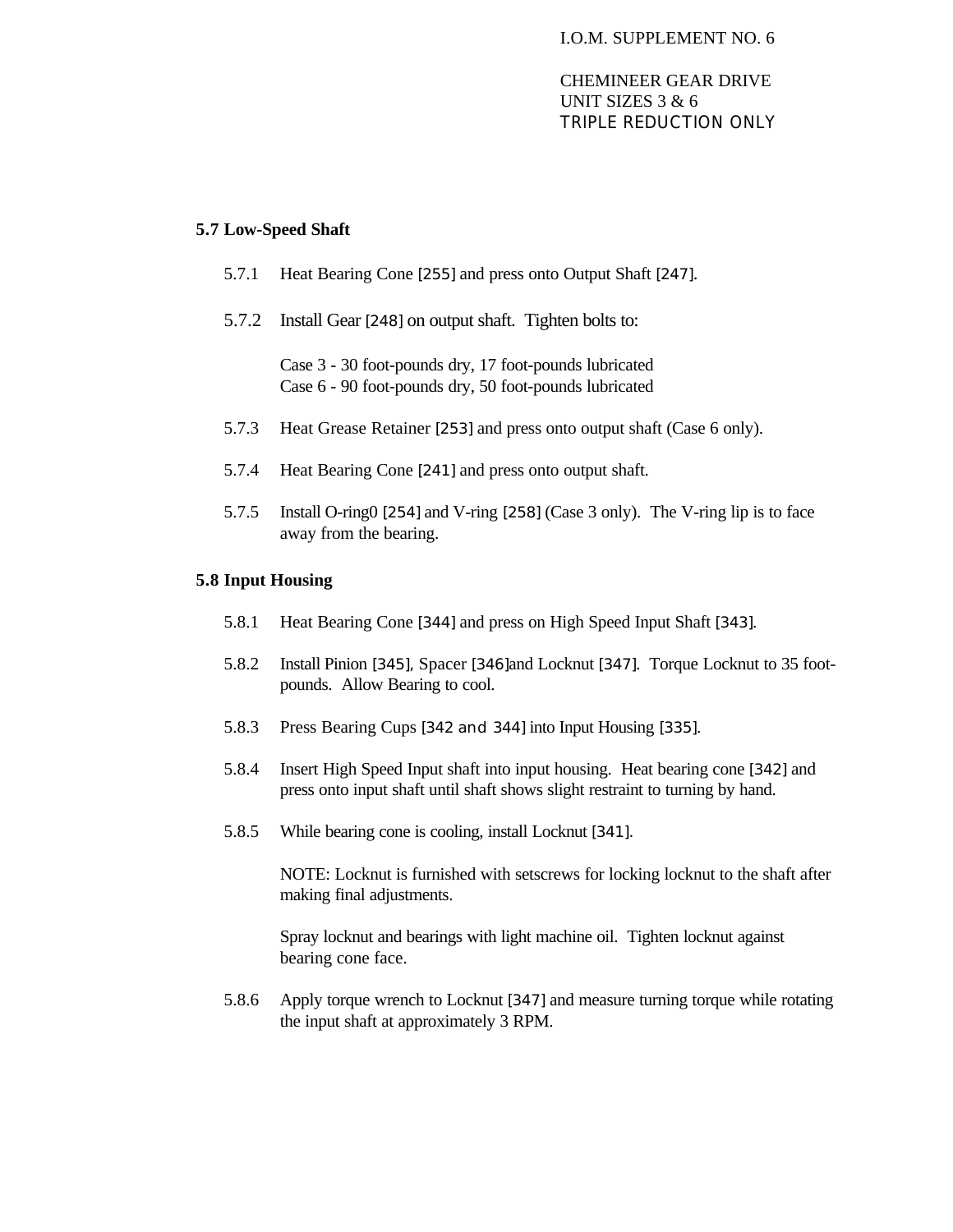- 5.8.7 Increase turning torque by tightening Locknut [341]. To decrease torque, loosen locknut and drive the input shaft axially (using a rawhide mallet). Turn shaft one complete revolution between adjustments. Adjust torque to: (cold) 3.0 inchpounds.
- 5.8.8 Tighten locknut setscrews.
- 5.8.9 Remove the protective covering from a new gasket [339] and align with the notch in the bearing cap [337]. Apply adhesive side to the reducer side of input shaft bearing cap [337].
- 5.8.10 Remove the protective covering from a new gasket [339] and align with the four holes in input cap cover [336] and apply to the cover.
- 5.8.11 Place the High Speed Input Shaft bearing cap/gasket against the input housing. Orient the notch at the 12:00 o'clock top of housing position.
- 5.8.12 Slide V-ring [338] onto the input shaft just past the end of the keyway. The Vring lip is to face away from the bearing.
- 5.8.13 Place the cap cover/gasket over the end of the input shaft with gasket side facing the input shaft bearing cap.
- 5.8.14 Using the cap cover, push the V-ring down the shaft. Assemble the cap cover and the bearing cap to the input housing with bolts and lockwashers [340].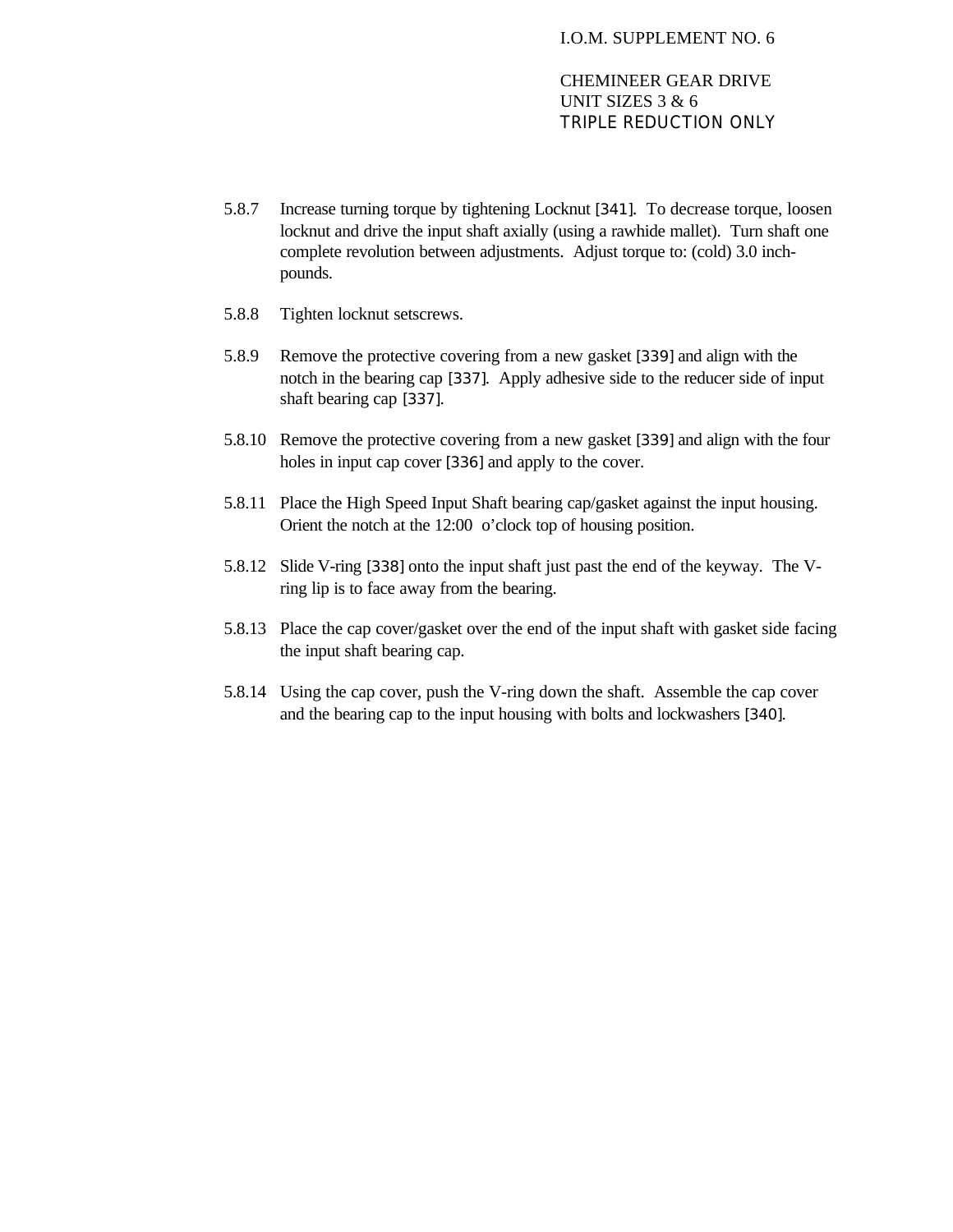#### **6.0 FINAL ASSEMBLY**

#### **6.1 Spiral Bevel Pinion Cartridge/output Shaft.**

6.1.1 Install fully assembled spiral bevel pinion cartridge [223] and Shim set [236] into Housing [262]. Install bolts and lockwashers [237 and 238].

Measure original Shim set [236] and duplicate thickness.

 $Red = .002"$  TH.,  $Blue = .005"$  TH.

- 6.1.2 Rotate spiral bevel pinion shaft [237] until the tooth marked "X" is on top center.
- 6.1.3 Install Lower Bearing Cap [257], including Bearing Cup [255], Lip Seal [258] (case 6 only) and Shim set [259]. Install bolts and lockwashers [260 and 261]

Measure original Shim set [259] and duplicate thickness.

 $Red = .002"$  TH., Blue =  $.005"$  TH.

6.1.4 Lower the output shaft assembly into the housing.

# *Make sure the spiral bevel gear teeth marked "X" straddles the pinion shaft tooth marked "X".*

- 6.1.5 Install Upper Bearing Cap [240], including Bearing Cup [241]. Secure with two (2) bolts only finger tight.
- 6.1.6 Check backlash by placing a dial indicator against one of the Locknut [224] slots. Restrain the output shaft from turning and rotate the pinion shaft back and forth measuring the free movement.

This measurement should correspond to the blacklash value etched on the spiral bevel gear.

Add shims to set [259] to decrease backlash. Remove shims to increase.

- 6.1.7 Measure required shim set thickness under Bearing Cap [240] and add .003" to .004" for bearing end play.
- 6.1.8 Check output shaft end play. If adjustment is required, add or subtract from shim set [243] to obtain .003" to .004" end play.
- 6.1.9 Install Upper Bearing Cap Assembly [239] with ship set [243]. Install bolts and lockwasher [244 and 245].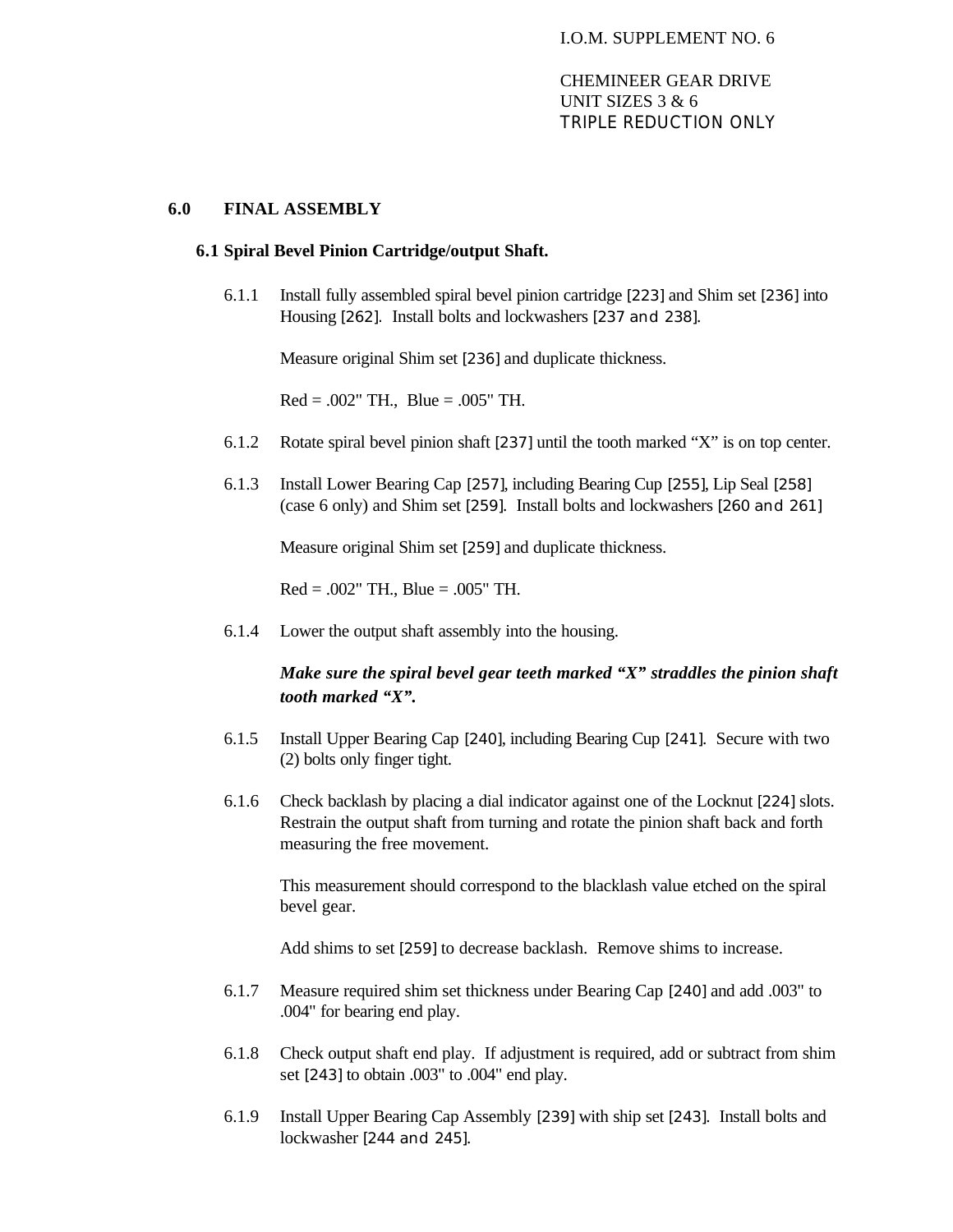#### I.O.M. SUPPLEMENT NO. 6

# CHEMINEER GEAR DRIVE UNIT SIZES 3 & 6 TRIPLE REDUCTION ONLY

#### **6.2 Cross-Over Shaft**

- 6.2.1 Install bearing cups [210 and 213], into housing [262].
- 6.2.2 Heat bearing cone [213] and press on cross-over shaft [212].
- 6.2.3 Install Change Pinion [215], Spacer [216] and Locknut [217]. Torque to:

Case 3 - 50 foot-pounds Case 6 - 135 foot-pounds

NOTE: Counter bored side of change pinion [215] should be placed against bearing [213].

- 6.2.4 Insert cross-over shaft into housing form the change gear cover end. Heat bearing cone [210] and press onto shaft until shaft shows slight restraint to turning by hand.
- 6.2.5 While bearing cone is cooling, install locknut [208] and keyed lockwasher [209] (case 6 only).

NOTE: Locknut is furnished with setscrew(s) for locking locknut to the shaft after making final adjustments.

Spray locknut and bearings with light machine oil. Tighten locknut against bearing cone face.

- 6.2.6 Apply torque wrench to pinion locknut [217] and measure turning torque while rotating the cross-over shaft at a approximately 3 RPM.
- 6.2.7 Increase turning torque by tightening locknut [208]. To decrease torque, loosen locknut and drive the cross-over shaft axially (using a rawhide mallet). Turn shaft one complete revolution between adjustments. Adjust torque to: (cold)

Case 3 - 3.5 to 4.5 inch-pounds Case 6 - 8 to 9 inch-pounds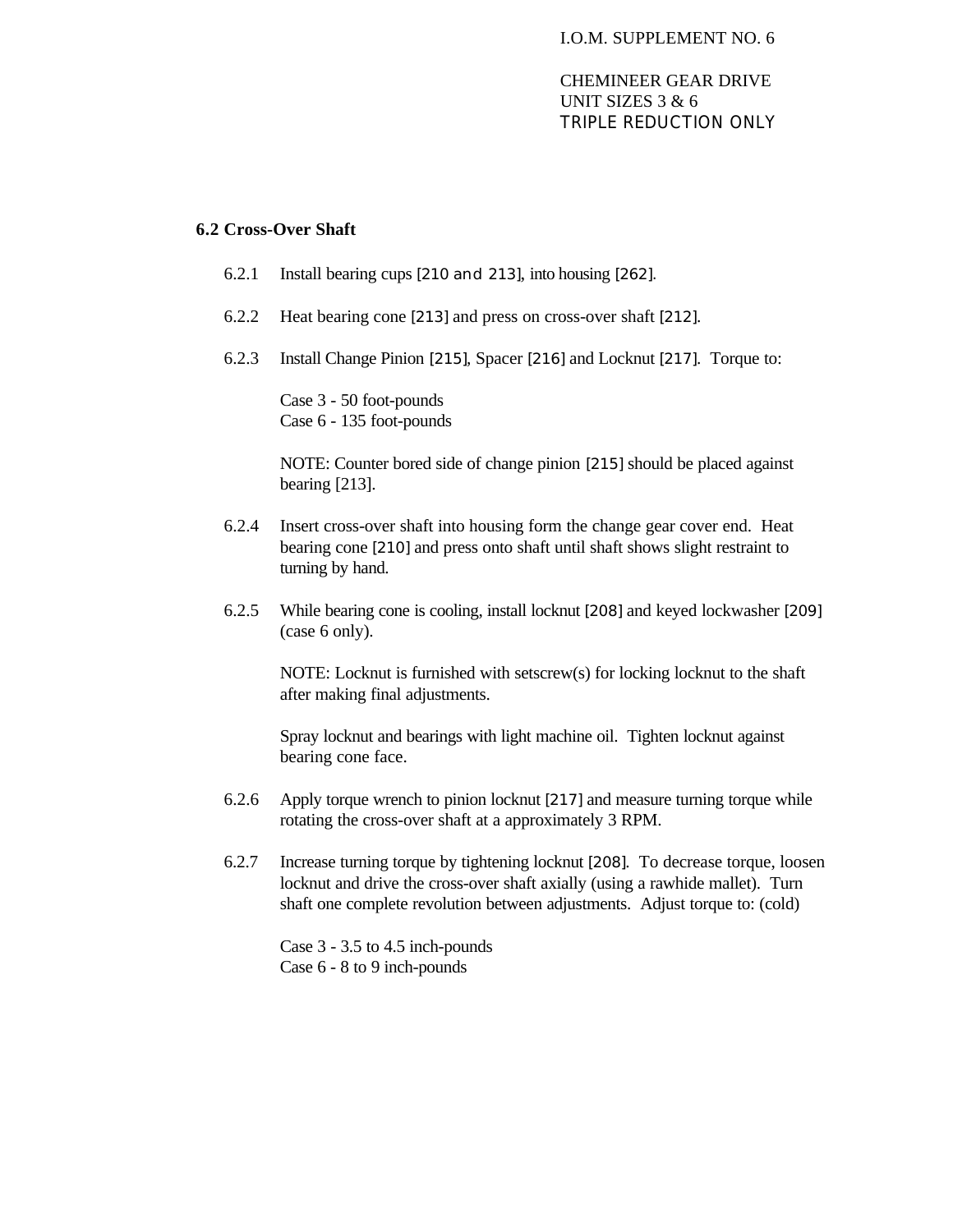- 6.2.8 Tighten locknut setscrew(s). Engage keyed lockwasher (case 6 only).
- 6.2.9. Slide gear [348] (taper bore) into place on cross-over shaft [212]. Install key, bolt, lockwasher, flatwasher [349]. Torque bolt to 20 foot-pounds dry, 11 footpounds lubricated.

#### **6.3 Input Housing Assembly**

- 6.3.1 Apply Permatex Silicone Form-A-Gasket or equal to input housing mounting surface.
- 6.3.2 Install dpwed pins bolts [350] and lockwashers [351 and 352]. Torque bolts to 50 foot-pounds dry, 28 foot-pounds lubricated.

# **6.4 Change Gear and Change Cover**

- 6.4.1 Slide Change Gear [221] (taper bore) into place on Spiral Bevel Pinion Shaft [230].
- 6.4.2 Install key, bolt, lockwasher, and change gear washer [222, 218, 219,220] and torque bolt to:

Case 3 - 20 foot-pounds dry, 11 foot-pounds lubricated. Case 6 - 160 foot-pounds dry, 88 foot-pounds lubricated.

6.4.3 Install gasket [277] and bolt change gear cover [276] firmly into place using bolts and lockwashers [278 and 279]

#### **6.5 Prior to Placing Unit Into Service:**

- 6.5.1 Add grease to Bearings [241 and 255] through grease fittings. *See Lubrication.*
- 6.5.2 Fill the gear case with oil. *See Lubrication.*
- 6.5.3 Rotate the high speed input shaft by hand until the output shaft makes at least one revolution. Check for any binding.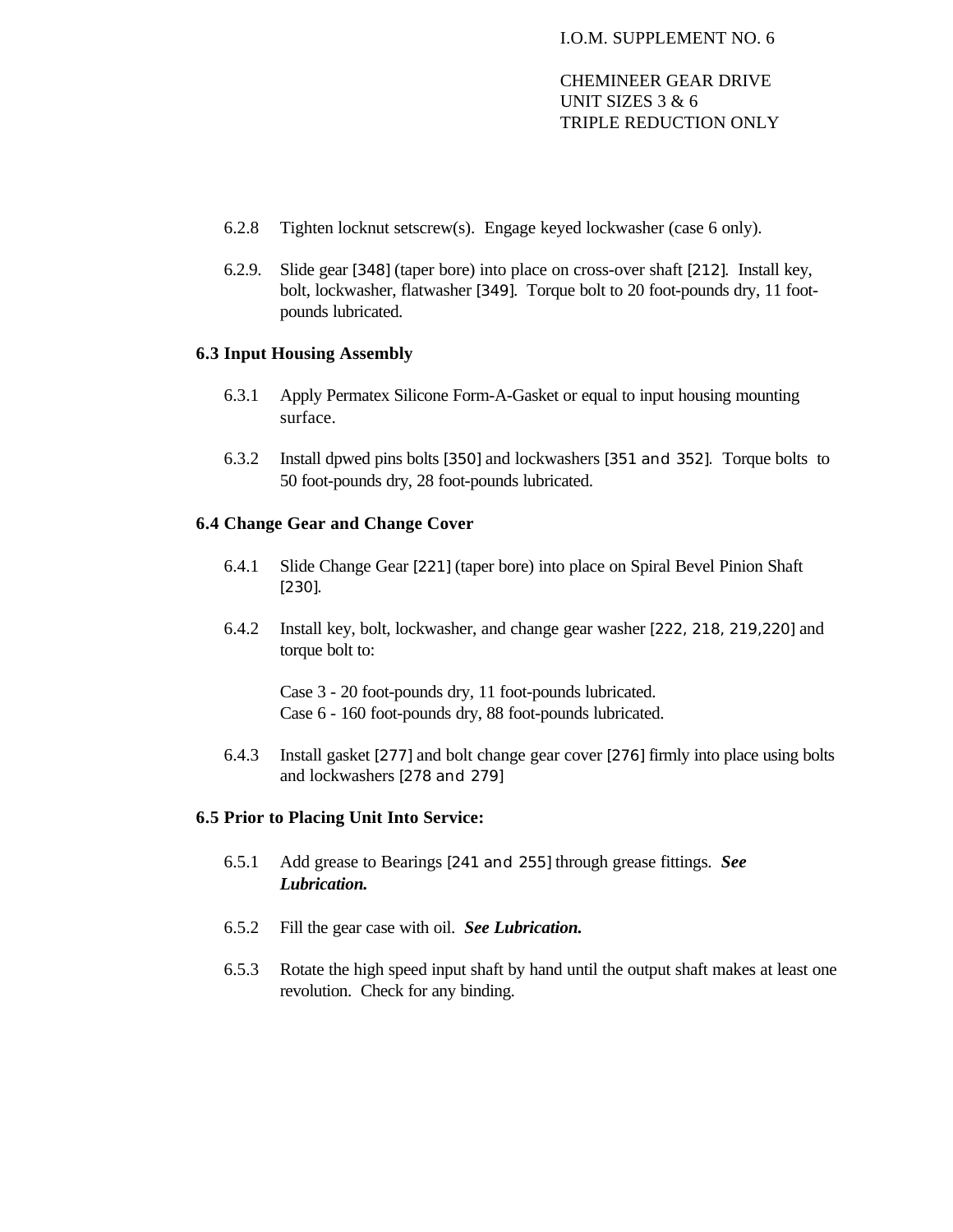

Figure 9: HT\_M Drive (Sizes 3 and 6)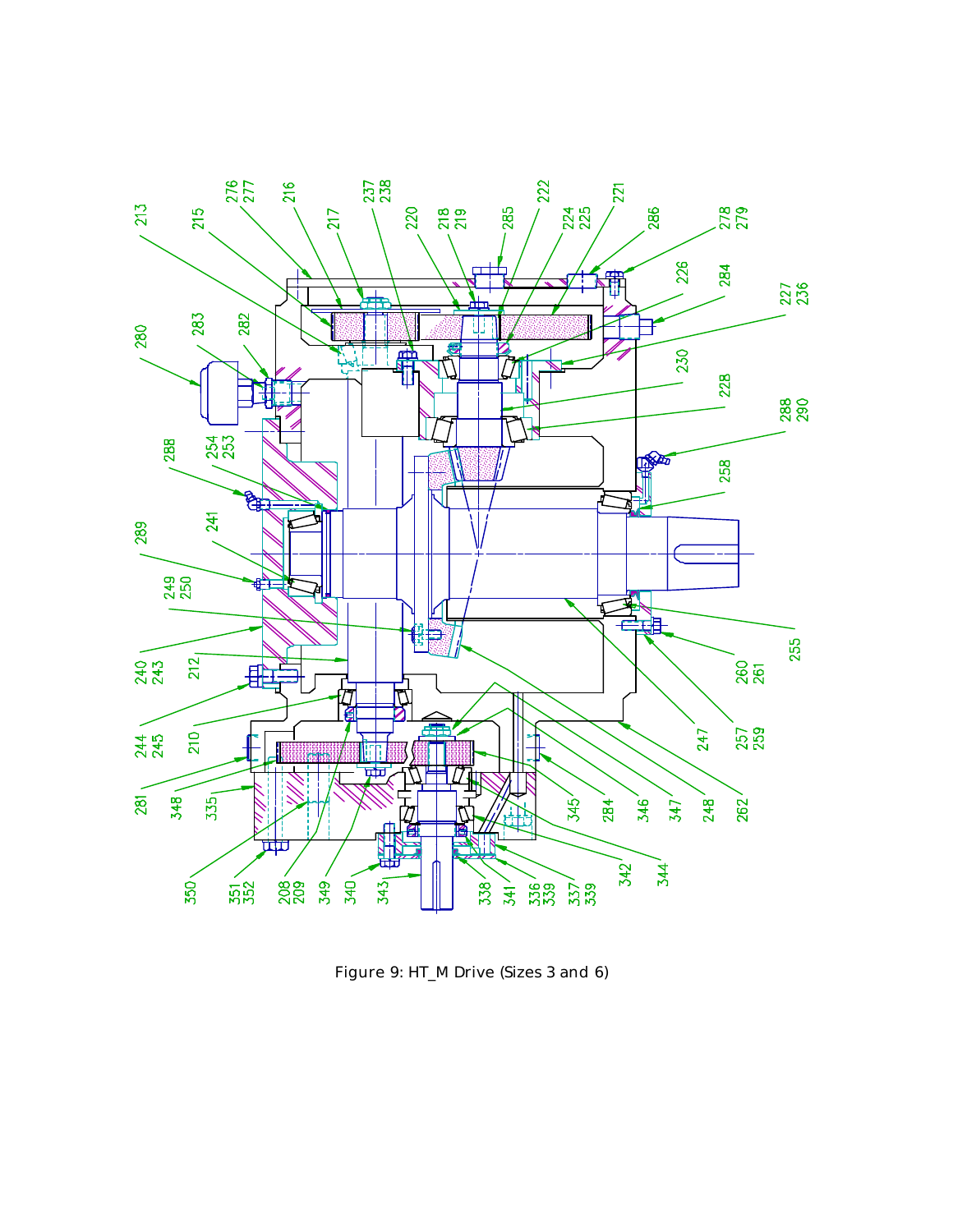# **HT\_M AGITATOR ITEM LIST DRIVE (SIZES 3 and 6)**

| Item#   | <b>Description</b>                  | Qty.         |
|---------|-------------------------------------|--------------|
| 200     | gear drive assembly                 | $\mathbf{1}$ |
| 208-001 | shoe locknut w/setscrews            | $\mathbf{1}$ |
| 208-002 | locknut w/setscrew                  | 1            |
| 209     | keyed lockwasher (case size 6 only) | $\mathbf{1}$ |
| 210-001 | bearing                             | $\mathbf{1}$ |
| 211     | cross-over shaft assembly           | $\mathbf{1}$ |
| 212     | cross-over shaft                    | $\mathbf{1}$ |
| 213-001 | bearing                             | $\mathbf{1}$ |
| 215     | change pinion                       | 1            |
| 216     | change pinion washer                | $\mathbf{1}$ |
| 217-001 | pinion locknut                      | $\mathbf{1}$ |
| 218     | bolt                                | 1            |
| 219     | lockwasher                          | 1            |
| 220     | change gear washer                  | $\mathbf{1}$ |
| 221     | change gear                         | $\mathbf{1}$ |
| 222     | key                                 | $\mathbf{1}$ |
| 223     | spiral bevel pinion                 | $\mathbf{1}$ |
|         | cartridge assembly                  |              |
| 224-001 | locknut w/setscrew                  | $\mathbf{1}$ |
| 225     | keyed lockwasher                    | 1            |
| 226     | bearing                             | $\mathbf{1}$ |
| 227     | cartridge housing                   | $\mathbf{1}$ |
| 228     | bearing                             | $\mathbf{1}$ |
| 230     | spiral bevel pinion shaft           | $\mathbf{1}$ |
| 236     | shim set                            | $\mathbf{1}$ |
| 237     | bolt                                | 6            |
| 238     | lockwasher                          | 6            |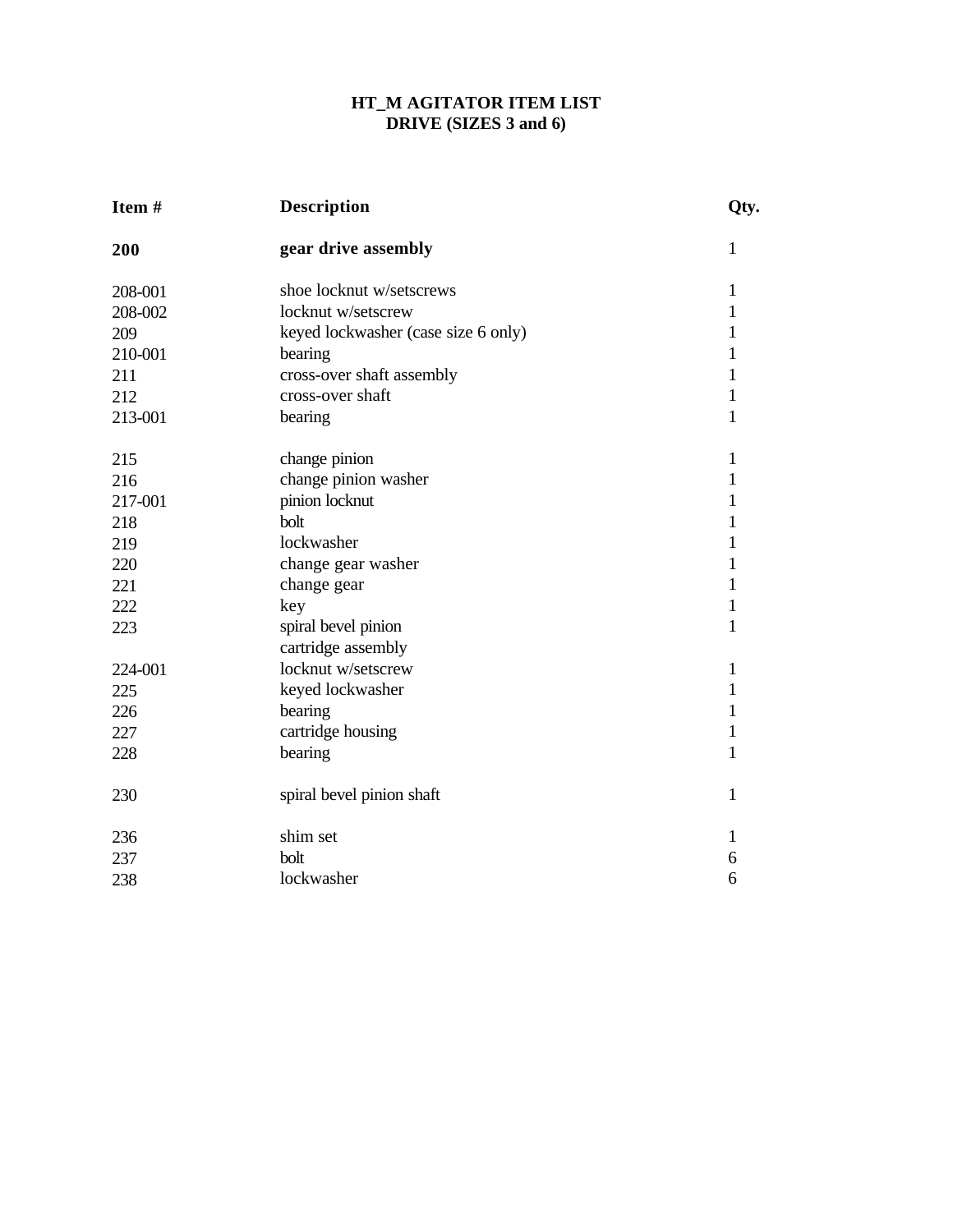# **HT\_M AGITATOR ITEM LIST DRIVE (SIZES 3 and 6)**

| Item#   | <b>Description</b>            | Qty.         |
|---------|-------------------------------|--------------|
| 239     | upper bearing cap assembly    | $\mathbf{1}$ |
| 240     | upper bearing cap             | $\mathbf{1}$ |
| 241     | bearing                       | $\mathbf{1}$ |
| 243     | shim set                      | $\mathbf{1}$ |
| 244     | bolt                          | $\mathbf{1}$ |
| 245     | lockwasher                    | $\mathbf{1}$ |
| 246     | output shaft assembly         | 1            |
| 247     | output shaft                  | $\mathbf{1}$ |
| 248-001 | spiral bevel gear             | $\mathbf{1}$ |
| 249     | bolt                          | $\mathbf{1}$ |
| 250     | lockwasher                    | $\mathbf{1}$ |
| 253     | grease retainer (case 6 only) | $\mathbf{1}$ |
| 254     | $O$ -ring                     | $\mathbf{1}$ |
| 255     | bearing                       | $\mathbf{1}$ |
| 257     | lower bearing cap             | $\mathbf{1}$ |
| 258-001 | V-ring (case 3 only)          | $\mathbf{1}$ |
| 258-002 | V-ring (case 6 only)          | $\mathbf{1}$ |
| 259     | shim set                      | $\mathbf{1}$ |
| 260     | bolt                          |              |
| 261     | lockwasher                    |              |
| 262     | housing                       | $\mathbf{1}$ |
| 276     | change gear cover             | $\mathbf{1}$ |
| 277     | gasket                        | $\mathbf{1}$ |
| 278     | bolt                          |              |
| 279     | lockwasher                    |              |
| 280-001 | breather                      | $\mathbf{1}$ |
| 281     | pipe plug, NPT                | $\mathbf{1}$ |
| 282     | hex bushing                   | $\mathbf{1}$ |